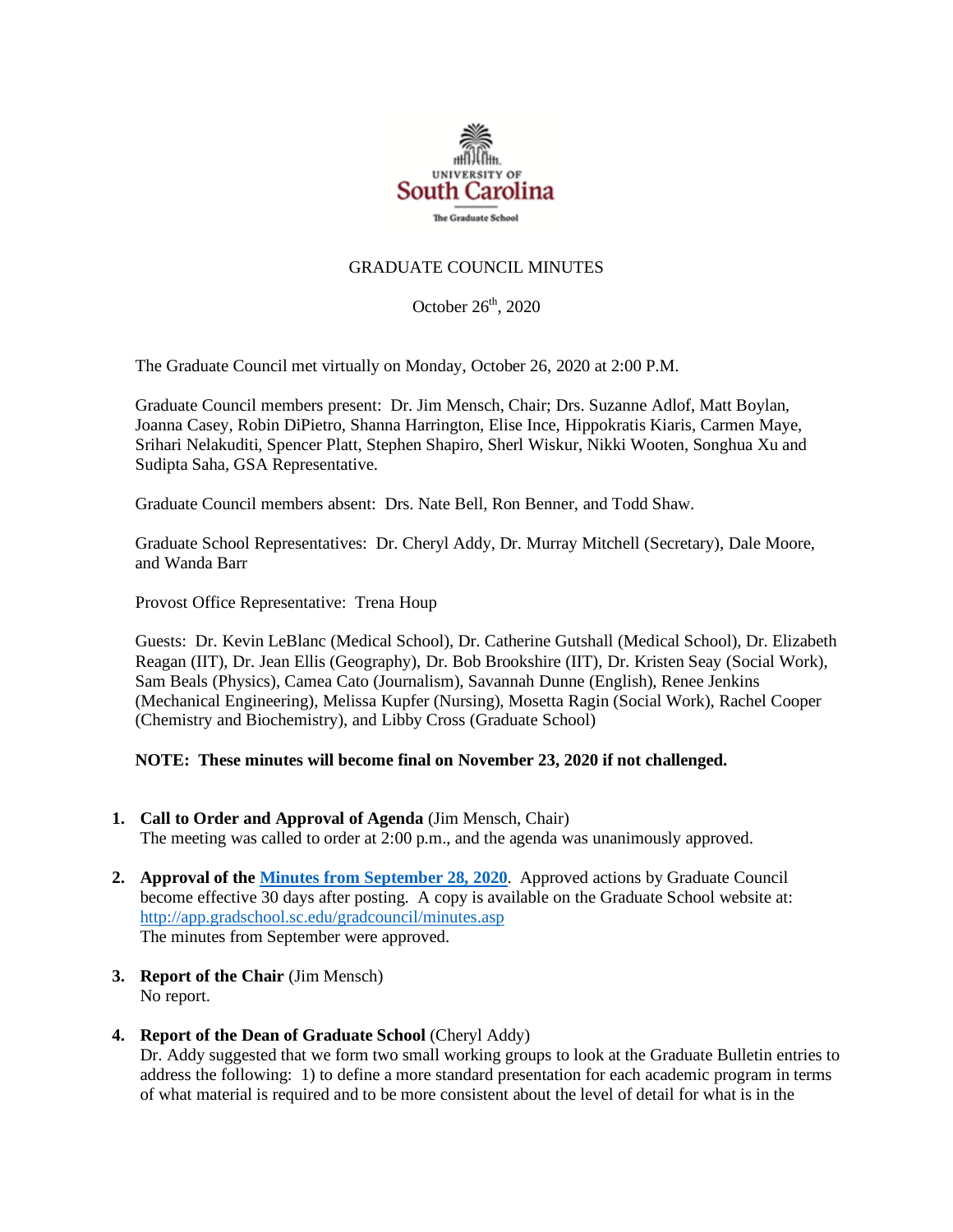Graduate Bulletin versus what is maintained at the college or program level. 2) to thoroughly review the academic regulations to clean up the ambiguity and inconsistency as the information is presented in multiple places. If you are interested in working with either of these groups, please let Dr. Mitchell or her know directly. Dr. Nikki Wooten has volunteered to assist on one of these Graduate Bulletin committees.

At the General Faculty meeting, our proposal to make a change in the definition for an Associate Membership in Graduate Faculty was returned to Faculty Advisory. Graduate Council, Faculty Advisory and Faculty Senate had already approved this proposal. They are now waiting for her to make a new proposal. The issue is that we had written this to remove an ambiguity that allowed full time staff who did have a terminal degree to qualify as Graduate Faculty. She doesn't see how we can justify allowing or expecting a staff person to chair a doctoral committee. Given the expanding voting rights that we have now, we might can revisit this whole proposal a little more broadly. If one or two people would like to work with her on how to present this, she welcomes your input. This must be wrapped up by March 2021 in time for Faculty Advisory and Faculty Senate to approve it before the Spring General Faculty meeting. Sooner could be better. Please let her know if you are interested in this discussion.

She has submitted the Graduate School Blueprint which would be incorporated into the Office of the Provost Blueprint. No major changes there on that particular one.

Dr. Addy and Dr. Jean Ellis briefed the Graduate Council on the progress of the Presidential Fellows. This has been a productive virtual year of GRAD 801. To date our speakers have been: Dr. Bethany Bell (SOWK), Faculty Senate President Mark Cooper, Sporty Jeralds (HRSM), and President Caslen. President Caslen stated he learned a lot about the Presidential Fellowship program during his preparation for the meeting, which is (hopefully) great for the short- and long-term funding of the program!

The Presidential Fellows have been doing really well. Notable accomplishments include Archie Crowley is a 2020 UofSC TEDx speaker. All accomplishments are posted on the Presidential Fellows' website and distributed on social media.

The Presidential Fellows are using MS Teams, which promotes pretty consistent online chatting. There are MS Teams channels for the entire cohort, each cohort, and for the Presidential Advisory Council. Lastly, Dr. Ellis sends out weekly email blasts (on Monday) that include Presidential Fellows - only announcements and general information that can be passed along to any UofSC graduate student. As a shout out, she gets a lot of the latter information from Wright Culpepper (they also have a weekly tag-up).

Dr. Ellis encourages anyone to send her information that can be distributed to the Presidential Fellows, or feedback about the Fellowship program.

#### **5. Report of the Secretary of the Graduate Council** (Murray Mitchell)

Dr. Mitchell thanked all members and guests for making the effort to attend to Graduate Council business and hoped that all were remaining safe and healthy during these challenging times. He suggested that this remote or virtual interaction style is very comfortable for some and foreign, even isolating for others. Any efforts to encourage colleagues to reach out to students, staff and faculty members to reinforce a sense of community would be time well spent. So, please remember to check in on students to verify wellness and encourage continued progress to degree objectives; check in on faculty and staff colleagues for their health and safety and to support our shared mission.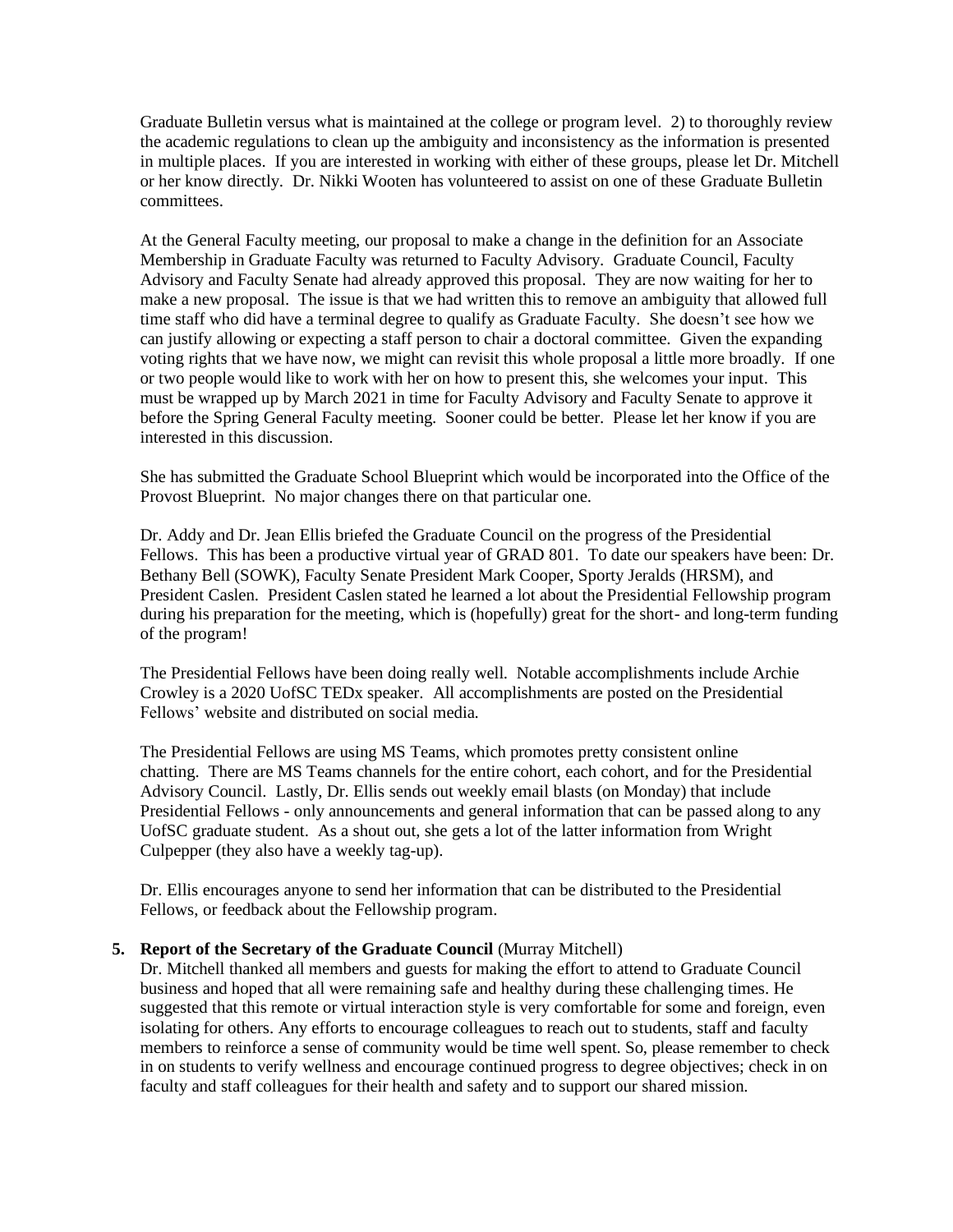He requested that reminders be shared with unit colleagues in regard to a couple of procedural changes that may impact processing:

- Special Topics Course proposals go directly to the Registrar and do not go through the Graduate School.
- Updates to grades that were originally "incomplete" for which students have now earned a final grade within one year, go directly to the Registrar and do not require a Change of Grade request through the Graduate School.

#### **6. Report on Professional Development** (Murray Mitchell for Wright Culpepper)

Unfortunately, Wright had another meeting and was unable to join us this afternoon. He did prepare the following report:

From the start of the semester to date, they have had seven professional development events. Here is a brief description of each:

- At the beginning of the semester, we asked graduate students to tell us about their challenges with time management. In a recorded Teams conversation with four leaders of the GSA, Wright addressed these topics and distributed the recording to all graduate students via the listserv.
- The Student Success Center facilitated the Start Smart Salary Negotiation Workshop. Approximately 30 students attended this virtual workshop, which is the most we've had for this workshop in a long time according to the Student Success Center.
- Due to high demand, the Center for Teaching Excellence has twice facilitated Part 1 of their Writing Your Teaching Philosophy.
- Nathan Strong from the Office of Organizational and Professional Development led a virtual workshop designed to help students examine and identify team player styles.
- Professional headshots were conducted two weeks ago.
- Dr. Jonathan Edwards, Director of the Program in Speech Communication and Rhetoric, facilitated a virtual communication workshop titled 'Learn to Talk About Your Research.'

UofSC Postdoc Association has opened their professional development opportunities to graduate students.

• Their first workshop was conducted virtually earlier this month. It centered on the basics of writing a competitive grant proposal.

Professional development scheduled for the remainder of the Semester:

- Wright recorded a conversation with two UofSC Assistant Professors last Friday. They provided general guidance on how graduate students should be preparing for a career in academia. The recording will be distributed via the graduate student listserv this week.
- The Center for Teaching Excellence will facilitate Part 2 of their Writing Your Teaching Philosophy workshop. Date TBA.
- The Student Success Center will facilitate another Start Smart Salary Negotiation workshop on November 10.
- We are working to schedule another session for professional headshots. Due to limited capacity, we were unable to serve all students who wanted a headshot in the first round.

Plans for the Spring 2021 Semester:

• We intend for some of the previously mentioned workshops to be offered each semester.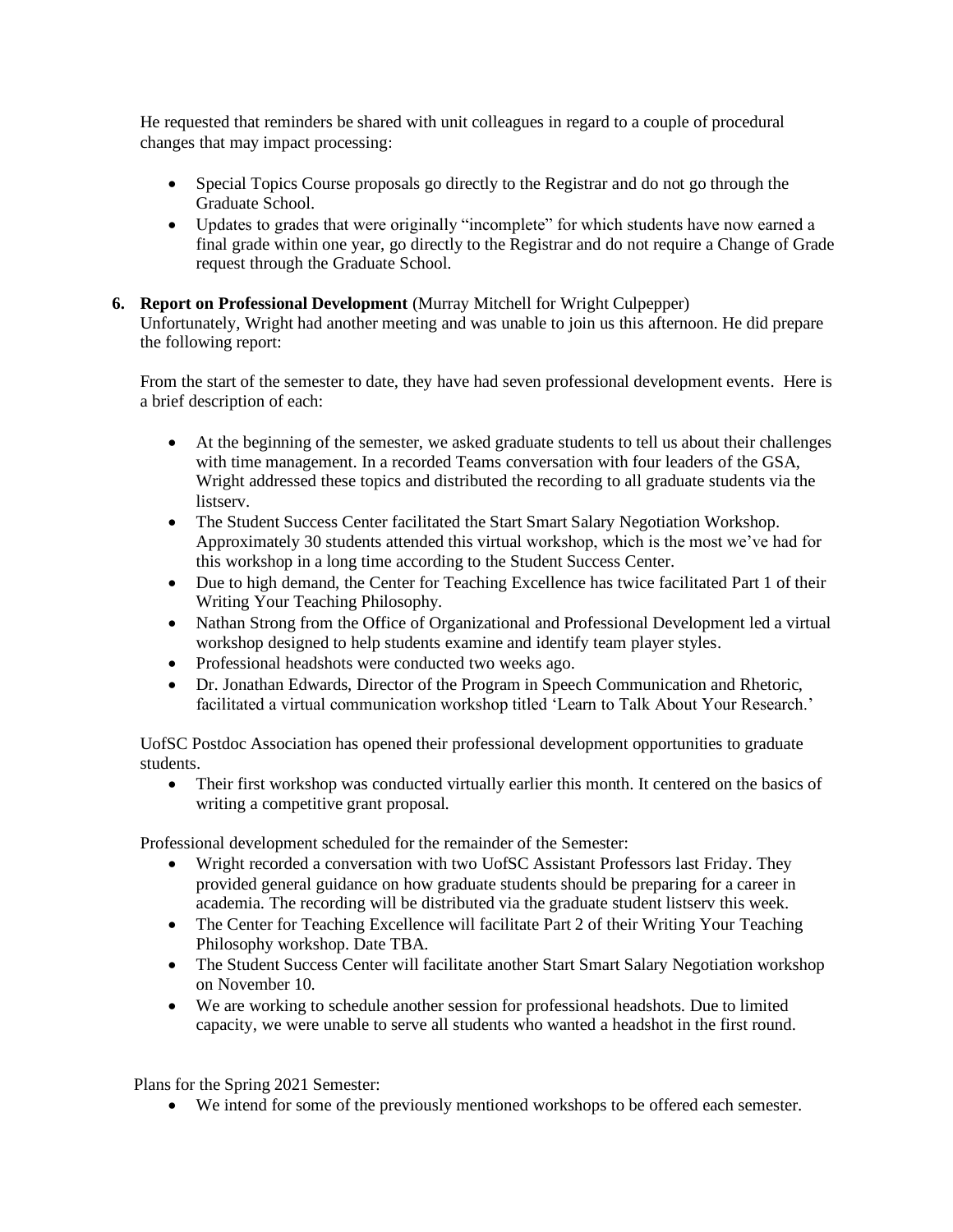- We will consult key stakeholders in developing our programming schedule:
	- 1. GSA
	- 2. Career Center
	- 3. CTE
	- 4. Others

Discover UofSC will be held virtually on Friday, April 23, 2021

- We will deliver professional development opportunities directed at virtual poster presentations, the virtual 3MT competition, etc. in the months leading up to the event.
- **7. Report of the Graduate Student Association Representative** (Sudipta Saha) Sudipta has confirmed that President Caslen will attend the first half hour of the Graduate Council meeting on November 23rd.

GSA officers had dinner at President Caslen's house on October 20<sup>th</sup> where they discussed graduate student concerns and planning and preparation for the Spring 2021 semester. President Caslen emphasized increasing the support for graduate students as he aims to increase the status of the UofSC to that of the Association of American Universities (AAU).

As the GSA Representative, he participated in the virtual townhall of the Vice President of Research on Oct 12th. They discussed increasing the funding and associated facilities for graduate research.

GSA had its first townhall of the semester on October 14th. The next and final townhall of the fall semester will be held on November 11th, 3-5p.m. Dr. Cheryl Addy, Dean of Graduate School, and Dr. Anna Edwards, Associate Vice President for Student Life, will attend the townhall as guest speakers.

- **8. Report of the Academic Policy and Practices Committee** (Nikki Wooten) No report.
- **9. Report of the 500/600 Level Courses, Distributed Learning and Special Topics Courses** (Murray Mitchell)

This report is presented to Council for informational purposes only; no action is necessary.

#### **500/600 Courses for October 2020 Grad Council**

(CCP = Course Change Proposal; NCP=New Course Proposal; STC=Special Topics Course)

**BIOL 505** (3) Developmental Biology (CCP; Fall 2021)

**BIOL 552** (3) Population Genetics (CCP; Fall 2021)

**ECIV 562** (3) Engineering Hydrology (CCP; Fall 202121)

- **EDEX 670** (3) Nature of Students with Multi-Categorical Disabilities (NCP; Spring 2021)
- **EDEX 671** (3) Instruction of Students with Multi-Categorical Disabilities (NCP; Spring 2021)
- **EDSE 575** (3) Teaching Foreign Languages in Secondary Schools (Crosslisted with FORL 511) (CCP Fall 2021)
- **FORL 571** (3) Teaching Foreign Languages in Secondary Schools (Crosslisted with EDSE 575) (CCP Fall 2021)

**MGSC 520** (3) Forecasting and Time Series (CCP; Fall 2021)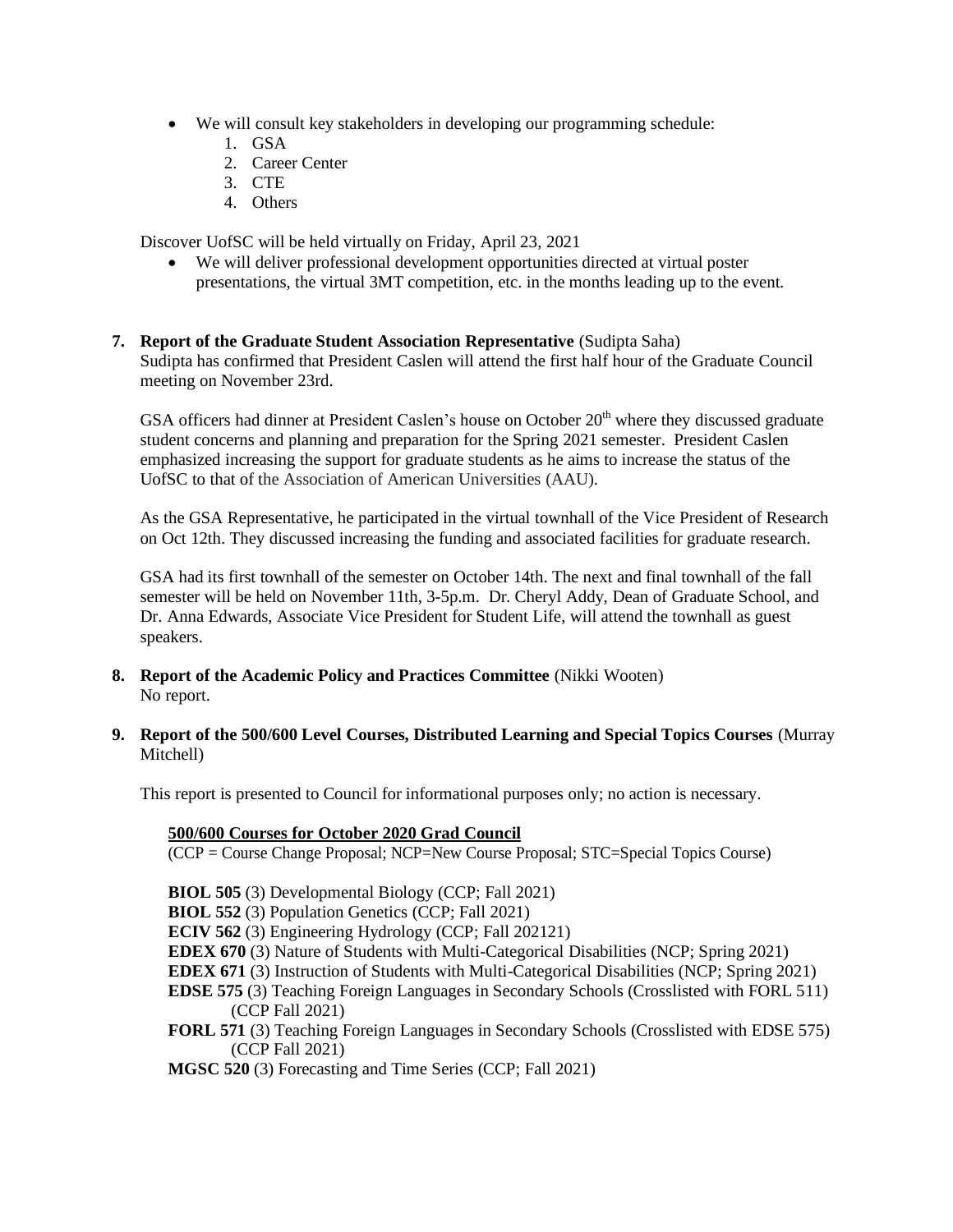# **Distributed Learning Proposals**

**SPTE 590** (3) Special Topics in Live Entertainment (CCP; Fall 2021)

# **Special Topics Course Proposals**

These proposals will now go directly to the Registrar for scheduling.

# **10. Associate Graduate Faculty Nominations** (Murray Mitchell)

| Name:    | Erika Blanck (DPT)                                          |
|----------|-------------------------------------------------------------|
| Program: | Department of Cell Biology and Anatomy; School of Medicine  |
| Term:    | Fall 2020 - Fall 2026                                       |
| Name:    | <b>Ioulia Chatzistamou</b> (PhD)                            |
| Program: | Pathology, Microbiology & Immunology; School of Medicine    |
| Term:    | Fall 2020 - Fall 2026                                       |
| Name:    | <b>Jack Goldsmith (PhD)</b>                                 |
| Program: | Department of Cell Biology and Anatomy; School of Medicine  |
| Term:    | Fall 2020 - Fall 2026                                       |
| Name:    | <b>Heather Googe (PhD)</b>                                  |
| Program: | <b>Educational Studies</b>                                  |
| Term:    | Fall 2020 - Fall 2026                                       |
| Name:    | <b>Russell Haber</b> (PhD)                                  |
| Program: | <b>Educational Studies</b>                                  |
| Term:    | Fall 2020 - Fall 2026                                       |
| Name:    | <b>Ashley Holt (PhD)</b>                                    |
| Program: | <b>Educational Studies</b>                                  |
| Term:    | Fall 2020 - Fall 2026                                       |
| Name:    | <b>Chandrshekhar Patel (PhD)</b>                            |
| Program: | Department of Cell Biology and Anatomy; School of Medicine  |
| Term:    | Fall 2020 - Fall 2026                                       |
| Name:    | <b>Robert Price (PhD)</b>                                   |
| Program: | Department of Cell Biology and Anatomy; School of Medicine  |
| Term:    | Fall 2020 - Fall 2026                                       |
| Name:    | Sujit Pujhari (PhD)                                         |
| Program: | Pharmacology, Physiology & Neuroscience; School of Medicine |
| Term:    | Fall 2020 - Fall 2026                                       |
| Name:    | Narendra Singh (PhD)                                        |
| Program: | Pathology, Microbiology & Immunology; School of Medicine    |
| Term:    | Fall 2020 - Fall 2026                                       |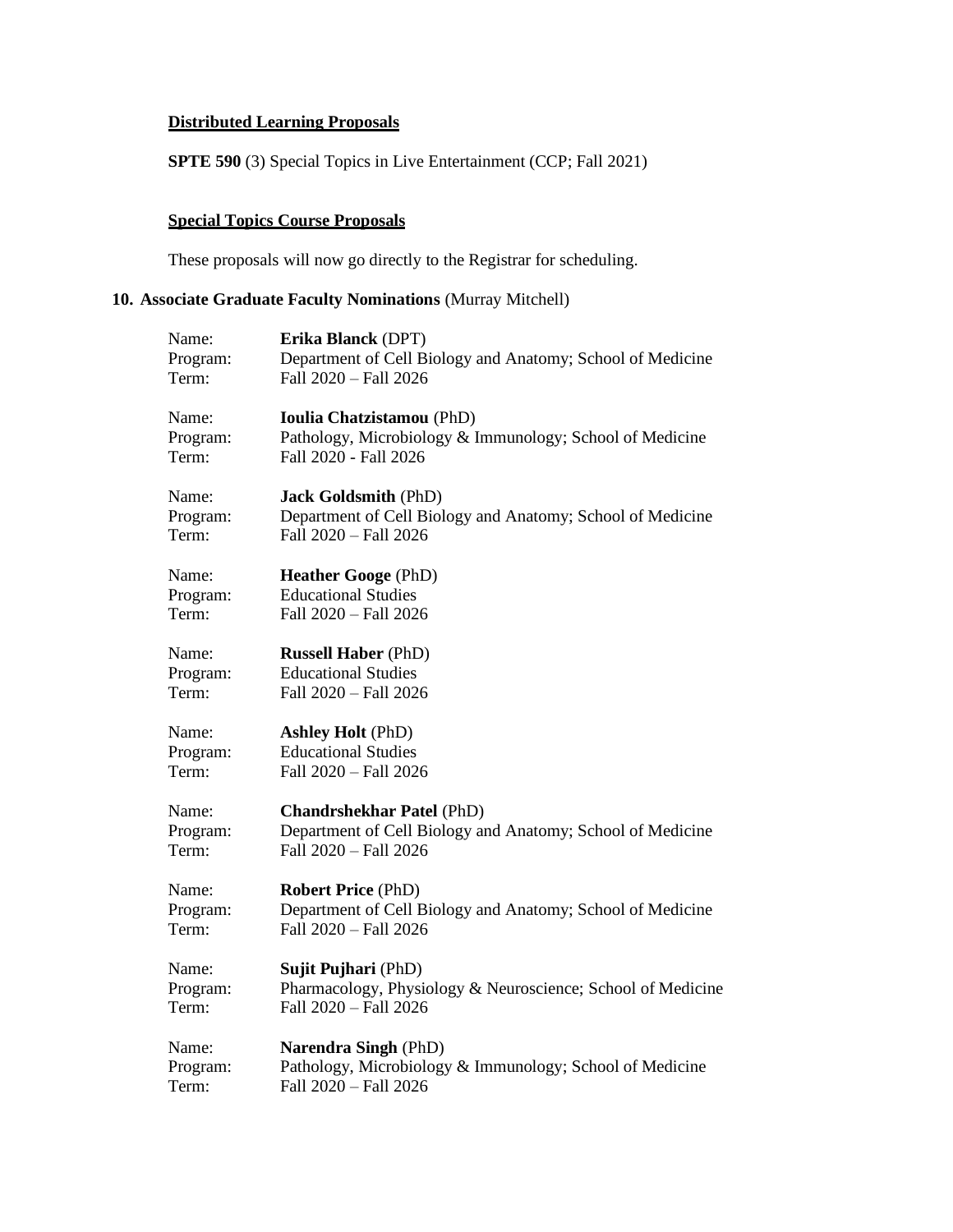## *These nominations were unanimously approved by Graduate Council.*

#### **11. Fellowships and Scholarships Committee** (Joanna Casey) No report.

#### **12. Report of Science, Math, and Related Professional Programs Committee** (Hippokratis Kiaris)

Below is a list of proposals reviewed by the Committee. Each curricular action can be viewed at this Public Agenda review site:

#### <https://www.sc.edu/programproposal/agenda/?id=91&code=GCO>

At this Public Agenda link, the individual proposals are not live-linked, but agenda items are listed in alphabetical order. To view the full proposals, GC members and Committee Chairs still need to go to the Committee Review site, and filter for "Committees", then for the "Committee" called "Added to Grad Council agenda."

- **ASNR 750** (3) Health Policy, Ethics, and Legal Concepts for the DNP Nurse Anesthetist, Medicine, CCP: Fall 2021
- **ASNR 797** (3) Professional Role of the DNP Nurse Anesthetist, Medicine, CCP: Fall 2021
- **ASNR 896** (3) Professional Role of the DNP Nurse Anesthetist II, Medicine, CCP: Fall 2021
- **ASNR 897** (2) DNP Project I, Medicine, CCP: Fall 2021
- **ASNR 898**  $(1 2)$  DNP Project II, Medicine, CCP: Fall 2021
- **BIOL Major / Degree Program**, PhD in Biological Sciences, Arts and Sciences, Change to Existing Program: Fall 2021
- **BIOL Major / Degree Program**, MS in Biological Sciences, Arts and Sciences, Change to Existing Program: Fall 2021
- **ELCT 861** (3) Advances in Electromagnetics, Electrical Engineering, Change to Existing Program: Fall 2021
- **EMCH 797**, Research, Engineering and Computing, Delete an Existing Course: Fall 2021
- **EPID 777** (3) Genetic and Epigenetic Epidemiology, Public Health, Change to Existing Course: Fall 2021
- **EXSC 775** (3) Neural Basis of Skilled Motor Behavior, Public Health, NCP: Spring 2021
- **EXSC 801** (1) Ethical Conduct in Public Health Research, Public Health, NCP: Spring 2021
- **EXSC 802** (1) Predoctoral Fellowship Writing Course with Special Emphasis on NIH F31, Public Health, NCP: Spring 2021
- **ITEC Major / Degree Program**, PhD in Informatics, Engineering & Computing, New Program: Spring 2021
- **ITEC 742** (3) Enterprise Network Management, Engineering & Computing, New Course Proposal: Spring 2021
- **ITEC 754** (3) Analysis and Design of Information Systems and Technology, Engineering & Computing, NCP: Spring 2021
- **ITEC 765** (3) Human Computer Interaction, Usability and Interface Design, Engineering & Computing, NCP: Spring 2021
- **ITEC 766** (3) IT Project Management, Engineering & Computing, NCP: Spring 2021
- **ITEC 772** (3) Database Systems, Engineering & Computing, NCP: Spring 2021
- **ITEC 781** (3) Artificial Intelligence and Informatics I, Engineering & Computing, NCP: Spring 2021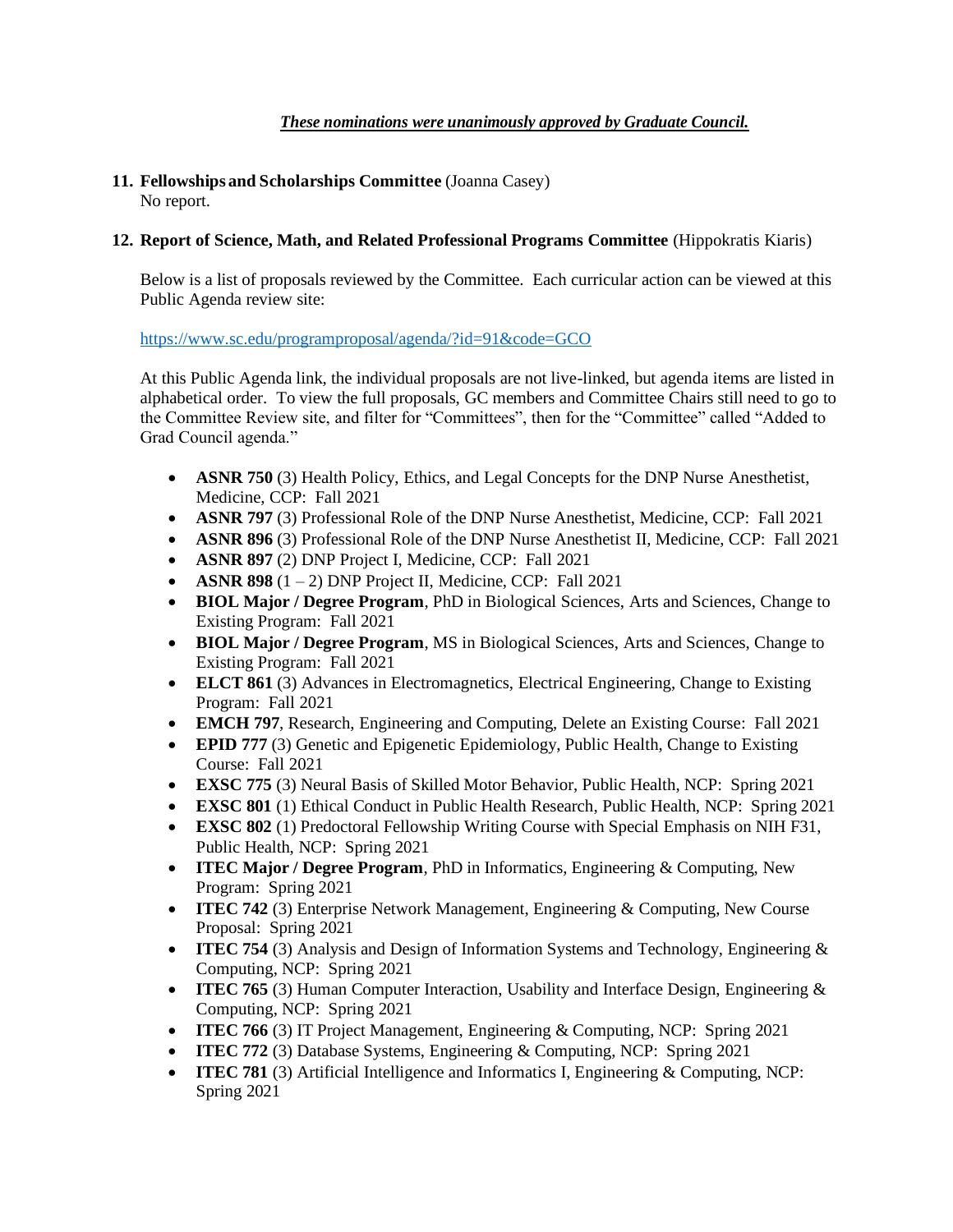- **ITEC 782** (3) Artificial Intelligence and Informatics II, Engineering & Computing, NCP: Spring 2021
- **ITEC 786** (3) Advanced Enterprise Data Analytics, Engineering & Computing, NCP: Spring 2021
- **ITEC 787** (3) Advanced Data Analytics Tools, Engineering & Computing, NCP: Spring 2021
- **ITEC 899** (1 12) Dissertation Preparation, Engineering & Computing, NCP: Spring 2021
- **NURS 710** (3) Role of the Nurse Educator, Nursing, NCP: Spring 2021
- **NURS 714** (4) Maternal/Newborn Nursing Practice, Nursing, Change to Existing Course: Fall 2021
- **NURS 715** (4) Pediatric Nursing Practice, Nursing, Change to Existing Course: Fall 2021
- **NURS 720** (3) Clinical Application of Population Analysis, Nursing, Change to Existing Course: Fall 2021
- **NURS 723** (5) Medical Surgical Nursing Practice I, Nursing, Change to Existing Course: Fall 2021
- **NURS 729** (4) Psychiatric Nursing Practice, Nursing, Change to Existing Course: Fall 2021
- **NURS 739** (3) Online Instruction and Technology in Nursing Education, Nursing, NCP: Spring 2021
- **NURS 743** (3) Advanced Nursing Practicum for the Educator, Nursing, NCP: Spring 2021
- **NURS 747** (3) Leadership and Safety for Nursing Practice, Nursing, Change to Existing Course: Fall 2021
- **NURS 750** (3) Transition to Nursing Practice I, Nursing, Change to Existing Course: Fall 2021
- **NURS 791** (3) Seminar in Clinical Nursing Research, Nursing, Change to Existing Course: Fall 2021

## *These proposals were unanimously approved by Graduate Council.*

#### **13. Report of the Humanities, Social Sciences, Education, and Related Professional Programs Committee** (Robin DiPietro)

Below is a list of proposals reviewed by the Committee. Each curricular action can be viewed at this Public Agenda review site:

#### <https://www.sc.edu/programproposal/agenda/?id=91&code=GCO>

At this Public Agenda link, the individual proposals are not live-linked, but agenda items are listed in alphabetical order. To view the full proposals, GC members and Committee Chairs still need to go to the Committee Review site, and filter for "Committees", then for the "Committee" called "Added to Grad Council agenda."

- **ACCT 745** (3) Auditing and Information Technology, Business, NCP: Spring 2021
- **ACCT 746** (3) Data Analytics for Accounting and Auditing, Business, NCP: Spring 2021
- **ACCT 747** (3) Accounting Information Systems for Strategic Management, Business, NCP: Spring 2021
- **ANTH Major / Degree Program**, Anthropology, M.A., Arts and Sciences, Change to Existing Program: Fall 2021
- **DMSB 713** (3) Global Economics, Business, CCP: Fall 2021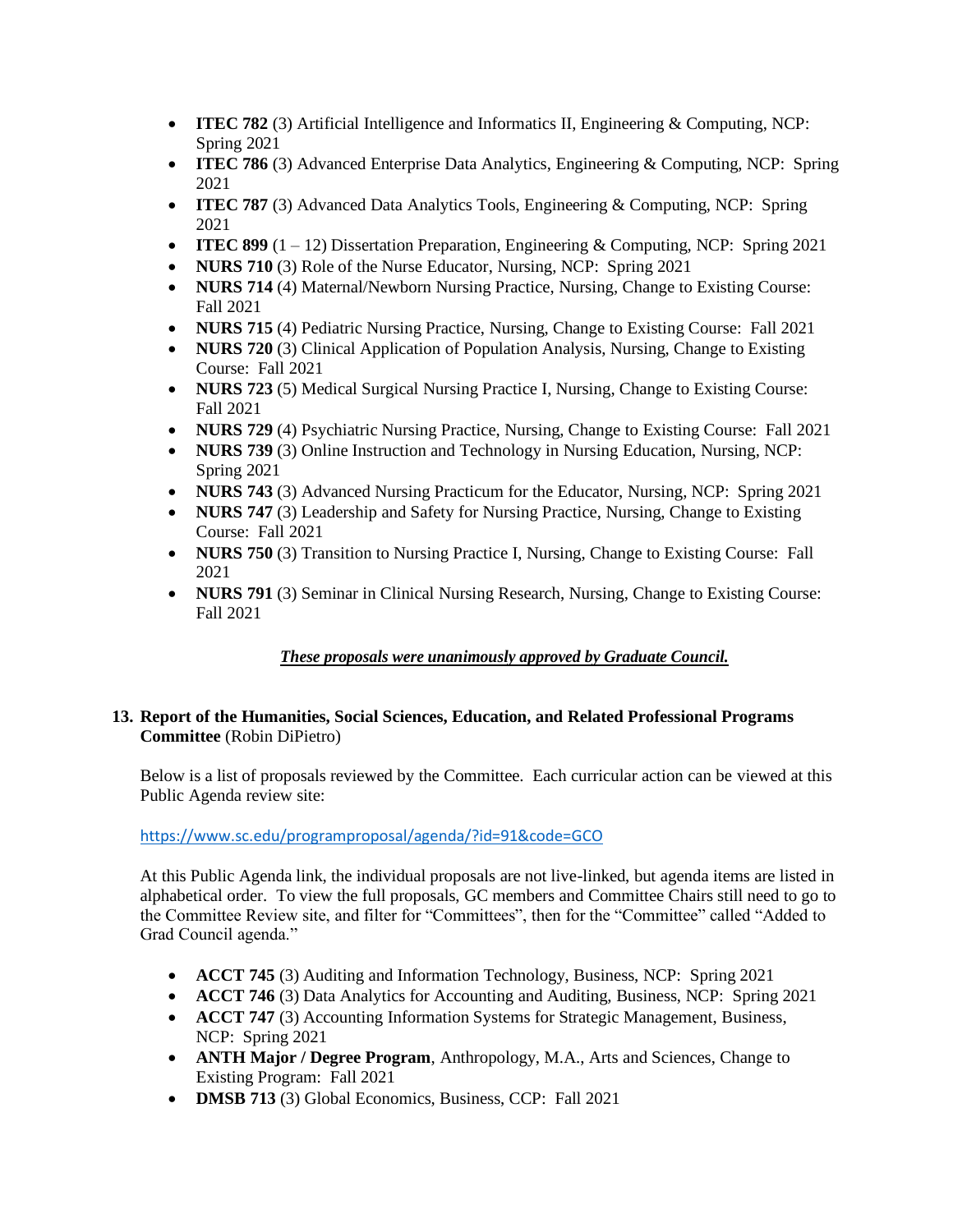- **EDEX 714C** (3) Practicum in Instruction of Exceptional Children II: C (Multicategorical), Education, NCP: Spring 2021
- **EDEX 796C** (12) Directed Teaching in Special Education: C (Multicategorical), Education, NCP: Spring 2021
- **EDFI 879** (1-3) Equity and Justice Internship, Education, NCP: Spring 2021
- **EDLP Major / Degree Program**, Education Administration, M.Ed., Education, Change to Existing Program: Fall 2021
- **EDLP Major / Degree Program,** Education Administration, Ed.S., Education, Change to Existing Program: Fall 2021
- **EDRM 715** (3) Mixed Methods Research, Education, NCP: Spring 2021
- **EDST Major / Degree Program,** Special Education, Ph.D., Education, Change to Existing Program: Fall 2021
- **MGSC 798** (3) Strategic Information Management, Business, CCP: Fall 2021
- **PSYC 833**, Practicum in Mental Retardation, Arts and Sciences, Delete an Existing Course: Fall 2021
- **SLIS Academic Certificate,** Certificate of Advanced Graduate Study in Library and Information Science, Information & Communications, Change to Existing Program: Fall 2021
- **SPTE 730** (3) Advanced Sport and the Law, HRSM, CCP: Spring 2021
- **SPTE 760** (3) Principles of Sport and Entertainment Marketing, HRSM, CCP: Spring 2021

#### *These proposals were unanimously approved by Graduate Council.*

## **14. Report of the Grievances, Appeals and Petitions Committee** (Carmen Maye)

The Council went into closed session to discuss a student appeal.

In open session, the Council was asked to vote on the recommendation from the Grievances Appeals and Petitions (GAP) Committee.

The Council unanimously voted to support the GAP Committee recommendation.

#### **15. Other Committee Reports**

None.

**16. Old Business**

None.

- **17. New Business** None.
- **18. Good of the Order** None.

# **19. Adjournment**

The meeting was adjourned at 3:04p.m.